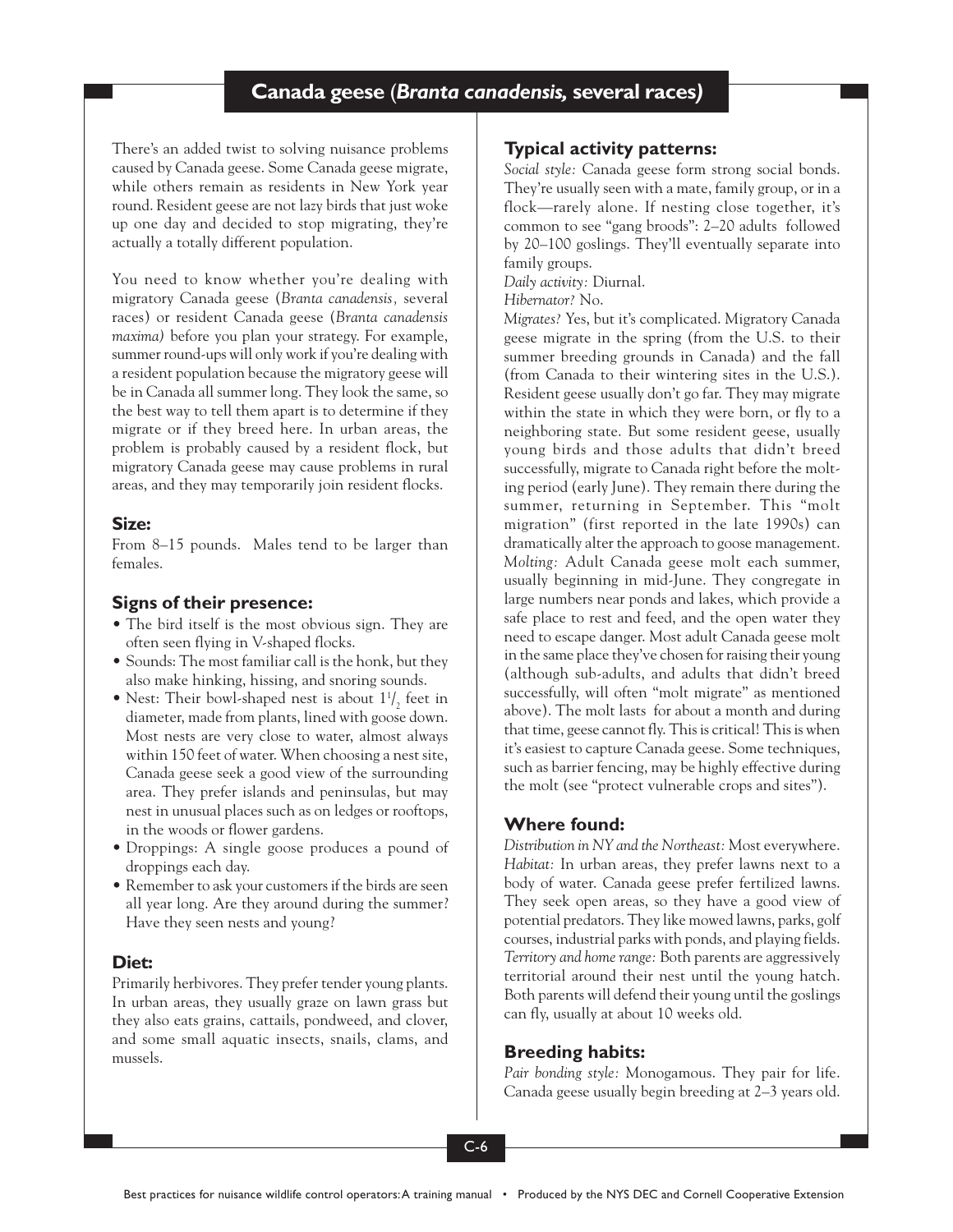*Breeding dates:* Canada geese return to their nesting areas in late February or March (as soon as the water opens up.)

*Egg laying dates:* Peaks in early April–early May. *Clutch size:* 1 brood of 1–10 eggs, average 5. They don't begin incubating until all of the eggs are laid. Incubation takes 26–28 days. If the nest fails before the young hatch, they may renest.

*Hatching:* The eggs generally hatch within a period of 8–36 hours. Within one day of hatching, the adults may move their brood up to 2 miles away, seeking a grassy feeding area next to water, for safety.

*Fledging dates:* at about 10 weeks old.

*Amount of time young remain with parents beyond fledging date:* They'll migrate with their parents in the fall.

#### **Common nuisance situations:**

*Time of year:* Any time of year. Severe problems are often associated with their molt, when large numbers of geese may gather on lawns that are next to water. Some birds will travel hundreds of miles to a favored molting ground.

*What are they doing?*

- Large flocks may gather or nest in parks, playing fields, yards, or near ponds or other water sources. Some people find the resulting piles of droppings and the feathers disgusting, and avoid these public areas. The birds can be quite noisy, too.
- Their droppings contain nitrogen, which can pollute ponds and lakes. Their droppings may contain bacteria and viruses, but it's unclear whether they transmit any diseases to people. However,when there's a lot of bacteria in the water the health department may close beaches and swimming areas.
- Canada geese aggressively protect their nest sites and young, and may attack pets, children, and adults.
- They may overgraze grass, causing large dead spots on lawns.
- They trample turf. In medium-heavy soils, this can cause the surface to harden, which may stop other plants from growing and lead to erosion. Overgrazing and trampling can change the habitat, which may harm other species that rely on grassy fields.
- They eat farm crops, mostly grains. Heavy grazing can damage newly planted alfalfa and grain fields. They may pull up or eat seedling corn.
- They may collide with airplanes, or be sucked into their engines, causing crashes.
- Disease risks: they can infect other birds with coccidoisis, avian influenza, schistosomes,

chlamydiosis, salmonella, and avian cholera. When Canada geese concentrate in very large numbers, this risk increases dramatically. Canada geese may also transfer salmonella to cattle. It's not known if they transfer diseases or parasites to people.

#### **Legal status in New York:**

Federally protected migratory bird (under the Migratory Bird Treaty Act). In New York, Canada geese are also a game species with a set season. Management responsibility of Canada geese in New York is shared by the DEC, the U.S. Fish and Wildlife Service, and USDA-APHIS Wildlife Services staff.

Federal and state permits are required if you are going to capture, handle, or kill geese, or disturb their eggs or nests (if there are eggs or young in the nest). The permits are issued to the landowner, not to a NWCO. A landowner may chase or disperse geese at any time without a permit, as long as the geese are not physically harmed.

Control techniques marked by the  $\varphi$  symbol require a federal and state permit. Obtain the federal permit first. The US Fish and Wildlife Service automatically sends copies of the permits they issue to the DEC's Special Licenses Unit, so you don't have to do this. In most cases, once the DEC has received the federal permit, it can approve the activities through the existing general Canada goose permit.

Control measures that affect wetlands may require other permits. Those techniques are marked by the  $\Omega$ symbol. Contact the DEC Bureau of Wetlands for information.

To apply for the federal permit, contact: U.S. Fish and Wildlife Service Region 5 Federal Permit Office U.S. Dep't. of the Interior PO Box 799, Hadley, MA 01035-0779 (413) 253-8643 • FW5\_birdpermits@fws.gov

Allow 2 months for processing of the request. There is an application fee. To read the regulations and apply online, see: www.permits.fws.gov/mbpermits/ birdbasics.html. Questions about controlling nuisance Canada geese should be directed to your regional DEC wildlife staff or to Rich Chipman, State Director, USDA-APHIS-Wildlife Services, 1930 Route 9, Castleton, NY 12033-9653. Call (518) 477-4837. Email: Richard.B.Chipman@usda.gov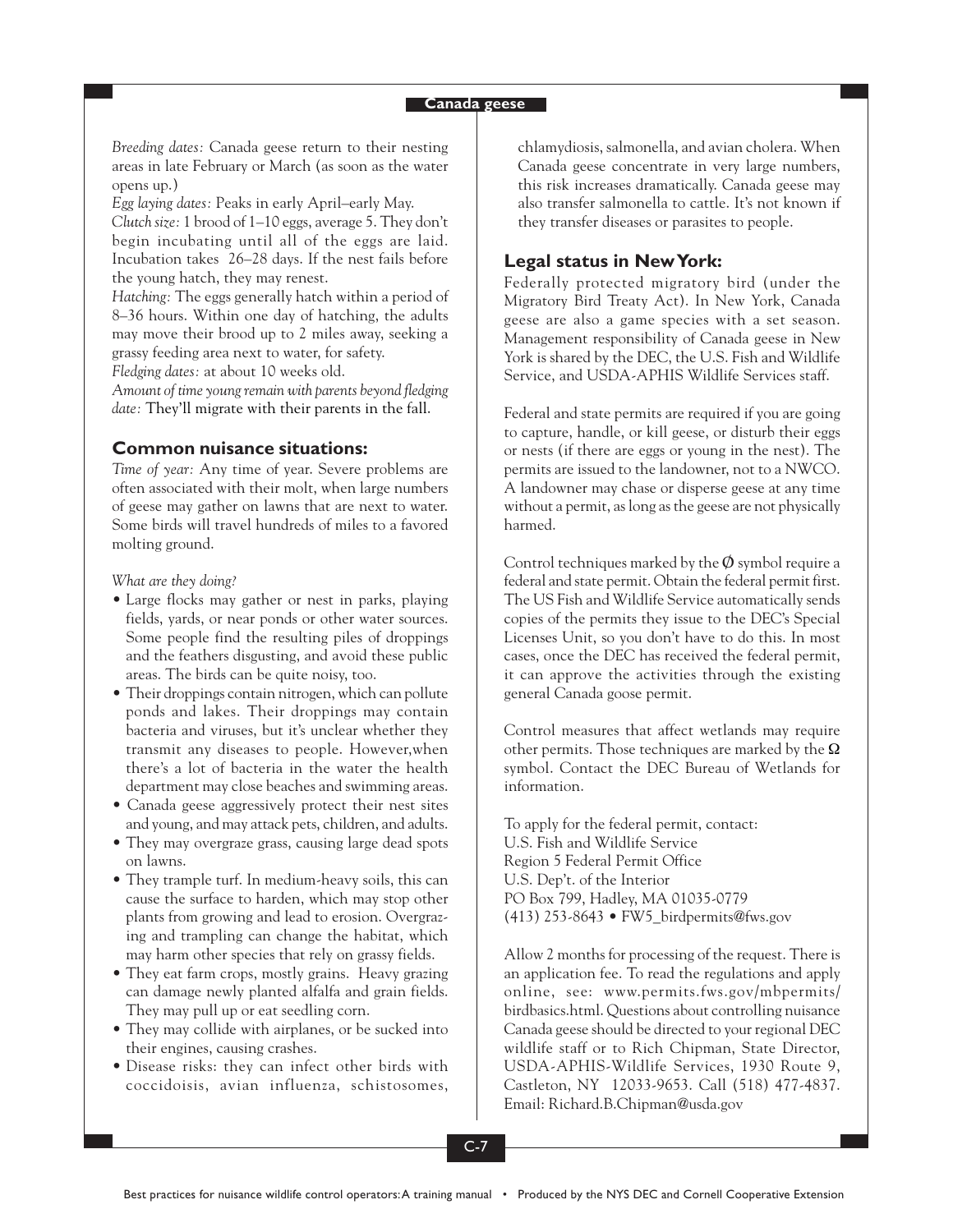### **Best practices**

Canada geese have a strong homing instinct. They will usually return to the area in which they fledged, and use the same nesting and feeding grounds year after year. That means that without any control, the local population will almost certainly increase, and the problem is only likely to grow worse over time.

It's best to address problems when goose populations are low. Some techniques that work for smaller populations fail with larger flocks; and most techniques work better when populations are of low to moderate size. The best time to begin your control activities is in the late winter—soon after the geese have shown up, but before they start nesting. Plan ahead! You'll need about two months to secure any needed federal and state permits.

Nuisance problems associated with Canada geese usually affect an entire community, not just the residents of one property. The community may be willing to work with DEC and USDA-APHIS-WS staff to craft a solution. NWCOs will sometimes be hired to assist with aspects of the management plan.

Most long-term solutions to goose conflicts involve the use of several techniques in combination, such as hazing, habitat modification, summer roundups, shooting, egg addling, and persuading people to change their habits (most often, you must convince them to stop feeding the geese). Don't rule out any technique that may be feasible because every little bit may help. Persistence is critical in goose management. Most of these techniques only work well with repeated applications. The use of one technique by itself is less likely to work. Also, it may convince the geese to move to another site where they may cause similar problems.

With a community-wide problem,long-term solutions usually involve lethal techniques to stabilize or reduce the goose numbers, at least initially. (Nonlethal techniques used by themselves may reduce the problem at an individual site, but this approach rarely solves large scale problems.) The most effective way to reduce the size of a flock is to remove adult geese. Canada geese can live for more than 20 years. A female goose may have more than 50 young during her lifetime.

Lethal measures can be controversial. As with any community-wide nuisance wildlife problem, a public information campaign to explain management goals and methods is usually critical to success.

*How molt migrations may influence your strategy* One other major point to consider is the possible effect of molt migrations on your goose management strategy. This behavior isn't consistent; in some areas it's a big problem, but not in all.

If some birds in the flock you're trying to manage "molt migrate" in early June, then they may be off-site when certain control techniques, such as harassment and round-ups, have traditionally been most successful. In these situations, it may take more than one year of round-ups to solve the problem. However, at some sites, a molt migration might help solve the problem! How's that? Perhaps geese only cause problems during the summer. If some of the birds leave, that helps reduce the nuisance.

Here are options for goose management. Remember, start when the populations are low, be persistent, and combine methods for a better chance of long-term success.

*Reduce their food sources (especially young shoots of grass):*

- If anyone is feeding the geese, persuade them to stop. Consider installing signs at popular feeding sites such as public parks, that explain the problems associated with these handouts.
- Make lawns smaller by leaving areas unmowed.
- Let grass grow to a height of 6" (right around the water's edge, it's better to let plants grow as tall as they will). This makes it harder for the geese to find the young grass shoots they like to eat.
- Reduce fertilizer use and stop watering lawns, to make the grass grow more slowly.
- Switch to grass and plant species the geese don't like to eat as much. They tend to avoid tall fescue, periwinkle, myrtle, pachysandra, English ivy, hosta or plantain lily, *Eunymous,* and ground junipers.

#### *Lure them to another site:*

If migrant geese are feeding on crops, or resident geese are damaging a certain site, such as a park, you may be able to divert them to a different spot during the time of year when they'd cause trouble at the vulnerable site. Frighten them away from the vulnerable site, then lure them to an alternative area. Obviously, you need a nearby site where the geese will be tolerated, and that site must be attractive. This method won't work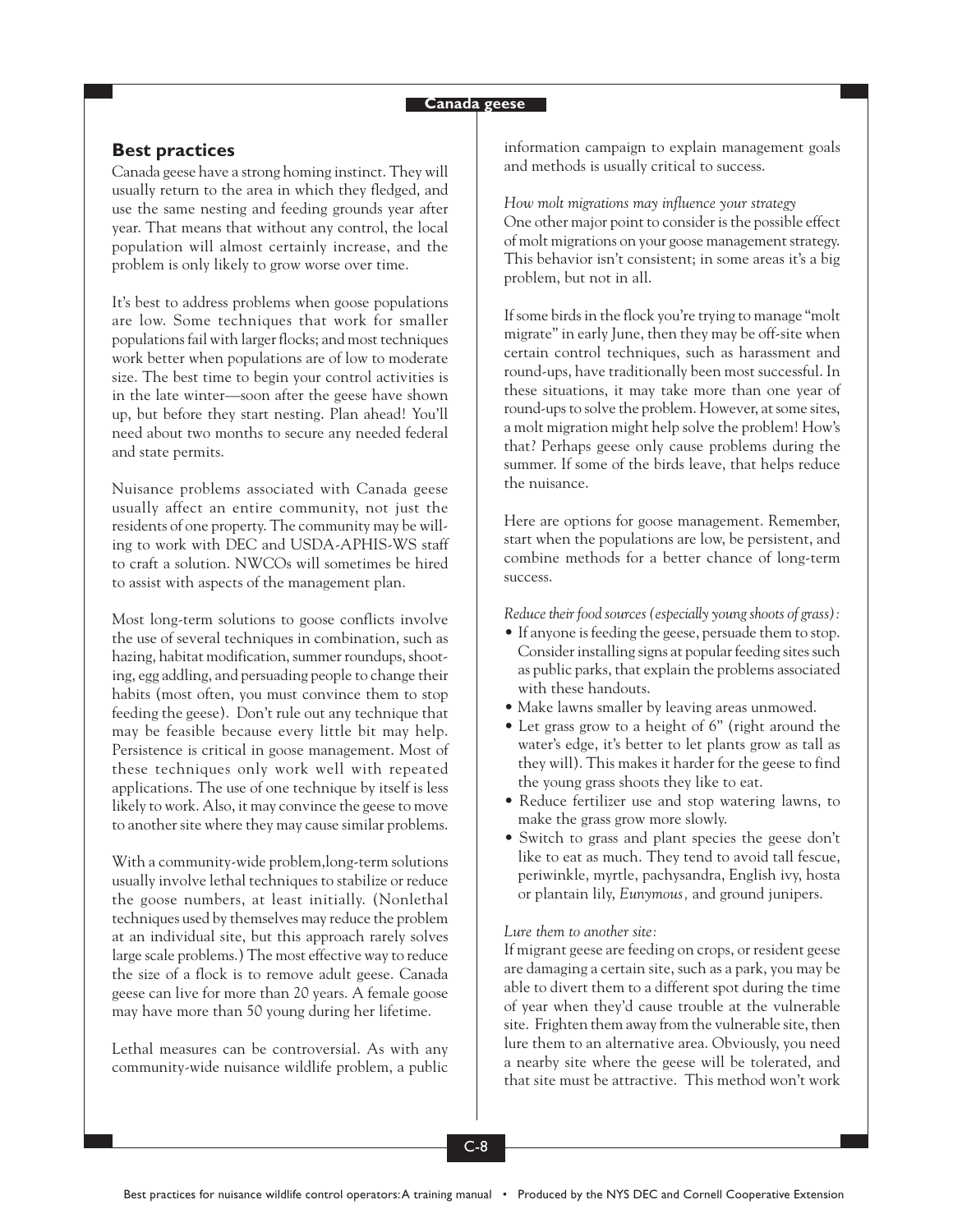if people are feeding the geese at the vulnerable site. It may even attract more geese. At your sacrificial site, keep the grass well-mowed to make the field particularly attractive to the geese. If there are many geese, they may trample the grass, which might cause them to leave. If that's a problem, plant some clover, which is more resistant to trampling.

*Protect vulnerable crops and sites:*

- Offer an alternative gathering site, as described above.
- Install a grid of wires over the crop (described in the section, "Block access to open water").
- Install fences. For small, high-use areas, such as a picnic site or play area, this may be a terrific solution. Fences work best before the geese nest, and during the early summer, when they're molting and can't fly. The fence must be long enough so the geese can't walk around it. It can be made from many materials including welded wire, chicken wire, snow fencing, silt fencing, corn cribbing, chain link, netting, mylar tape, picket, or monofilament lines, or an electric fence. These materials differ in their costs and durability.
	- The mesh should be 3" or smaller, and the fence must be at least 30" high. If dealing with really aggressive birds, switch to a fence that's 48–60" high.
	- Fences may be even more effective when combined with a barrier of plants or rocks.
	- Monofilament lines (at least 20-lb. test): set on poles that are 6 feet apart. Can use two lines, spaced at 7 and 12" above the ground, or five lines, set at 4, 8, 12, 18, and24" above the ground (the lower wires deter goslings, too).
	- Mylar tape: strands need support every 20 feet, secured with duct tape or electrician's tape. Twist the tape at least once within that span.
	- Electric fences: Usually, two strands of polytape or 10-gauge high-tensile wire are attached to fiberglass or plastic posts at 8 and 16" above the ground.

*Frighten the birds away:*

- If the geese aren't nesting, you may harass them without a federal or state permit as long as the geese are not touched.
- Visual scare devices: the most effective ones include the Avian Dissuader® (a laser); laser pointers; mylar tape or streamers strung along the water's edge (leave

some slack in the line and twist the tape, to make it noisier and more reflective); and flagging or balloons on poles that are 6 ft. high or taller, installed around the vulnerable area (make sure the materials don't become tangled in tree branches or power lines.)

- Frightening noises: gunshots, sirens, air horns, and various pyrotechnic devices (bangers, screamers, whistle bombs, shell-crackers, propane cannons).
- Hazing with dogs (especially border collies) or radiocontrolled boats, aircraft, or cars. Geese will not overcome their fear of being chased by dogs, so this technique will not lose its effectiveness over time. However, it is labor intensive and can be expensive. At first, the dogs must chase the geese several times a day. Eventually, you can reduce the number of patrols. In general, don't use dogs when the geese are nesting, molting, or have goslings. Dogs may not be able to chase geese away from large areas of water, or properties subdivided with fences. Roads can cause a problem, too. Don't let the dogs herd geese into traffic.
- As always, use an unpredictable combination of frightening techniques.
- Ω*NWCOs with a commercial pesticide applicator license:* There are chemical repellents registered for use against Canada geese, but results have been mixed. Methyl anthranilate (a nontoxic, biodegradable food ingredient) may make grass taste bad to geese. The product is costly and needs frequent application, so its use is best limited to small lawns. In New York, if this product is applied within 100 ft. of a regulated wetland, you'd need a permit from the DEC. Also, this repellent is intended to stop geese from eating grass, not from using a site. If they're just loafing, it would be useless. A second repellent, anthraquinone (Flight Control™), gained registration in New York in 2003 for use on turf at airports, commercial sites, landfills, dumps, and on golf courses. This product includes a chemical that makes the geese sick. It also coats the grass with an ultraviolet stain, which the birds can see, but people can't. The idea is that the geese learn to associate UV-colored grass with a tummy ache, and avoid the area.

*Block access to open water and the paths between the water and grassy areas (both flight paths and walking paths):*

• Geese like to rest on open water, or on the nearby shore, where they feel safe from predators. If they're feeding on a lawn next to water, they tend to take off and land on the water. Deny them access to that water, and they may move away.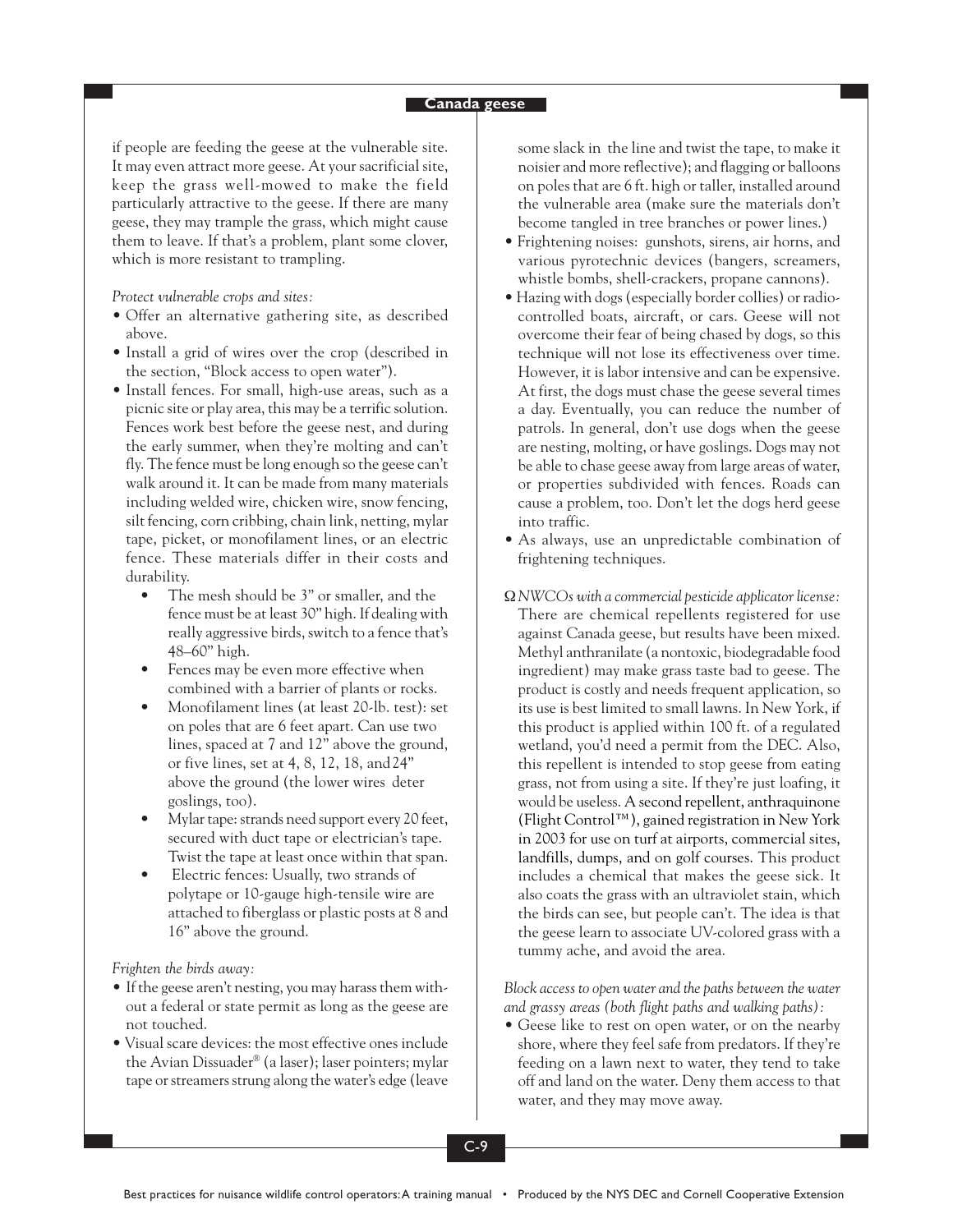- Install a grid of wires above the water's surface to keep the geese from landing on the pond (or on land). Can use #14 wire, 80–100-lb. monofilament line, Kevlar®, twine, cotton rope, or mylar tape. Secure the wires  $1-1$   $\frac{1}{2}$  feet above the water, in parallel lines that are 10–15 feet apart. Attach brightly colored rope, flagging, or some other marker to the wires to keep the geese from flying into them. Install the grid before the geese arrive. For more certain success, add a perimeter fence to keep the geese from walking down to the water underneath the grid. Wire grid systems work best on golf course ponds, reflecting pools, wastewater ponds, and newly seeded lawns with limited public access. This isn't a practical method for ponds that are used for swimming, fishing, or other recreation.
- Ropes can be strung between trees to block their flight paths and prevent landing. Ropes should be loose enough to move in the wind, and highly visible. Polypropylene rope and mylar tape have been used.
- With small ponds, tall trees in the flight path between the water and grazing area may prevent geese from landing.
- Create a visual barrier along the shoreline, with plants or rocks that will keep the geese from walking onto the land.
- Locate playing fields at least 450 feet away from water to reduce their use by geese during the molting period. When the birds are unable to fly, they're reluctant to leave the sites that have it all: open water with great views (for safety) near grassy areas (for feeding, resting). When the geese can fly, they'll use fields that are a mile away from water so this won't give year-round protection to the fields.
- Install a fence around the pond, to keep geese from walking down to the water. (See details under "protect vulnerable crops and sites.)

*Reduce the number of favored nesting sites (islands and peninsulas with quiet, straight shorelines):*

- It's very hard to eliminate goose nesting sites, because they adapt to nesting in some weird places. Certainly, you can make sure that you don't accidentally create prime nesting sites for them while building or landscaping around ponds. You may be able to prevent them from nesting at a site by harassing them in the early spring. Try to block their path to the water or their line of sight, which makes them nervous.
- $\Omega$ In addition to the expected permits, you may also need permits from the DEC Bureau of Habitat and

the Army Corps of Engineers to modify some protected waterways.

- Remove any artificial nest sites, such as platforms, tubs, and up-ended hay bales.
- Plant (or protect) wetlands plants that grow along the shoreline, such as cattails and bulrushes, which create a visual barrier that may prevent geese from walking onto the land.
- Stop mowing grass along the shoreline.
- ΩEliminate islands and peninsulas that provide nesting sites by flooding the pond or reducing the water level. This is usually the most effective way to reduce the number of nesting sites, but it's expensive.
- ΩAdd boulders or shrubs every 10–20 yards along the shoreline to block the pathway and their line of sight. The boulders should be at least 2 feet wide. Plants must be dense and tall enough (30 in.) to prevent the geese from seeing through or over them. Shrubs, wildflowers, or prairie grasses may provide an effective barrier. Wide plantings tend to work better than narrow ones. A combination of a rock barrier with a hedge of thick plants may be more effective. This method works best with smaller populations.
- **•** Nest materials can also be removed to discourage nesting (works best in small areas where the nests are easily found, and when labor is cheap or free). This is a very labor intensive technique, requiring daily trips to the nest sites, which can be hard to find, and hard to reach. Another problem is that individuals within a flock may begin nesting during a period that lasts for several weeks. It takes the birds about a week to build their nest, but once it's done, they lay their eggs quickly—and once there are eggs, you'd need a federal permit.

*Reduce the amount of good winter habitat for the geese:*

• Turn off fountains to encourage earlier freeze-up of ponds.

*Control their reproduction by disturbing their eggs so they don't hatch*:

• These techniques are most effective at keeping a small population small. For example, if there are one or two pairs of geese on a pond and that's tolerable, you may be able to maintain the status quo using these techniques. With larger populations, these techniques are probably impractical because they're labor-intensive and time-consuming. Also, you'd need to tamper with nearly every egg to ensure success, and that grows more challenging with larger flocks.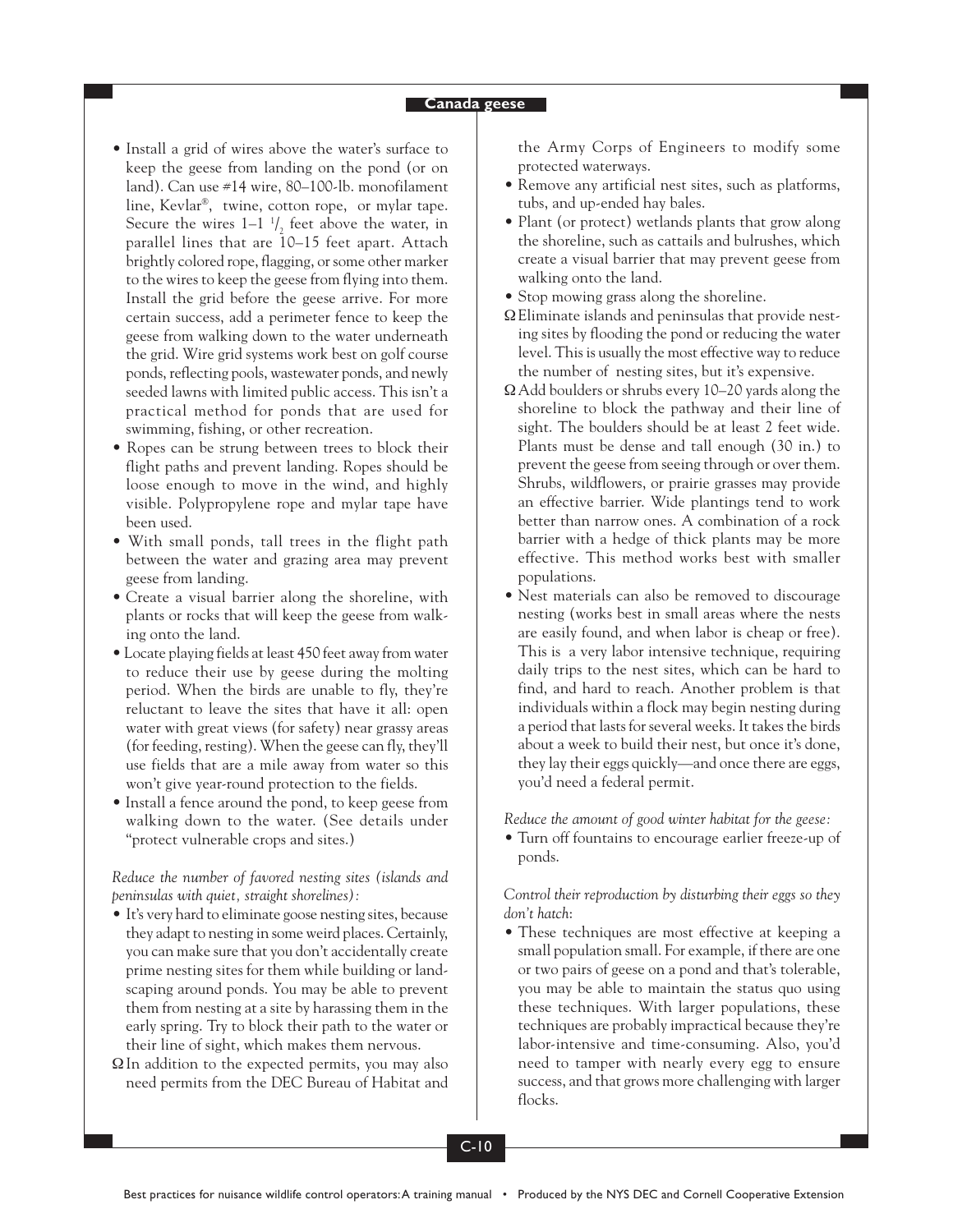- One disadvantage of these techniques is that if they take a long time to work (10–15 years)—if they work at all. New birds might join the flock, increasing the numbers you're trying to reduce. Birds that fail to hatch eggs successfully might move to a new breeding area and cause a nuisance there, so this approach might not be neighborly. Other lethal techniques, such as hunting, will almost certainly work faster and more effectively.
- The techniques of oiling, addling, and puncturing eggs should be done as early in the incubation as possible. They may require two trips to the nest to treat any eggs laid after the first visit (so you'll have to mark the nests). The second visit should be 7–10 days after the first trip. The male goose will probably defend the nest more aggressively on the second visit, so you may need a partner to fend off the gander. With all three methods, after the eggs are treated, they are put back into the nest so the female will continue incubating them. If the eggs are removed or destroyed, especially early in the incubation, the geese may lay another clutch.
- **Ø**Oiling eggs: Coating eggs with corn oil prevents gases from passing through the shell, so the embryo suffocates. The eggs are either sprayed with oil or dipped into a container of oil.
- **Ø**Puncturing eggs: Use a barbeque skewer, turkey lacer, or sharpened nail to pierce the embryo. The best place to make the hole is slightly off center, on the bottom of the egg (opposite the point). The tool must be strong enough to puncture the egg and long enough to reach the embryo. Don't crack the egg, because that might cause the birds to lay more. One problem is that the smell of the punctured eggs might attract predators, such as raccoons, skunks, coyotes, foxes, and crows. Even if your actions are unnoticed, if the geese realize that predators raided the nest, they may renest and lay more eggs.
- **Ø**Addling eggs: Addling, or vigorously shaking, the eggs, kills the embryo. Many people choose oiling or puncturing eggs over addling because it's easier to tell immediately whether the technique worked.
- **Ø**If you intend to addle or puncture eggs, wait until the female's been incubating for 1–2 weeks (mid- to late March in New York). By then, she's wellestablished. She's less likely to re-nest and may be less biologically able to lay eggs.
- **Ø**Removal of eggs or replacement with dummy eggs: If it's at least 18 days into the incubation, the eggs can probably be removed without causing the birds to lay more eggs. Or the eggs can be replaced with

dummy eggs (wood or plastic eggs, or real eggs that are unfertilized or hard-boiled). This is simpler than oiling, addling, or puncturing eggs. It only requires two visits to the nest: once after all the eggs have been laid (sometime after the first week of incubation) to place the dummy eggs, and then later to retrieve them. You may need a partner to defend from the gander. The geese tend to continue incubating the dummy eggs.

• Once the geese are off the nest, try to move them. If there are no goslings, you can harrass them with such techniques as hazing. If there are immobile young or goslings, you cannot harass them without federal and state permits.

*Allow hunting (during the legal Canada goose season):*

- **•** Hunting is one of the most cost-effective ways to reduce goose populations. In addition to directly removing some adult birds, it may scare off others. Hunting also increases the effectiveness of noisemakers, because the birds learn that some loud noises really mean trouble.
- Hunters must have a state small game hunting license, the federal Migratory Bird Hunting Stamp, and be registered in the Harvest Information Program. They must have the landowner's permission, be in an area that permits hunting, and hunt only during the legal season for Canada geese.
- Even in areas where hunting is prohibited, a controlled hunt may still be possible. This has been done successfully on golf courses, for example. Such controlled hunts may require variances to local laws.
- Hunting is also an effective way to target the specific birds that are causing the problems. How's that? Most goose problems are associated with resident geese, not migratory ones. Although you probably can't tell the two apart by looking at them, you don't need to *because the migrants leave.* In September, hunting is allowed in most areas in New York. Chances are superb that geese removed in that hunt are resident birds, because very few migratory geese would still be around. (In some areas, hunting is also allowed later in the fall and winter, with stronger restrictions.)

*Remove the birds using direct capture methods (the birds are usually killed afterwards):*

**Ø**If you're only dealing with a few birds, you may be able to catch them with a dip net or use a supersized duck funnel trap with grain, corn, or oat bait.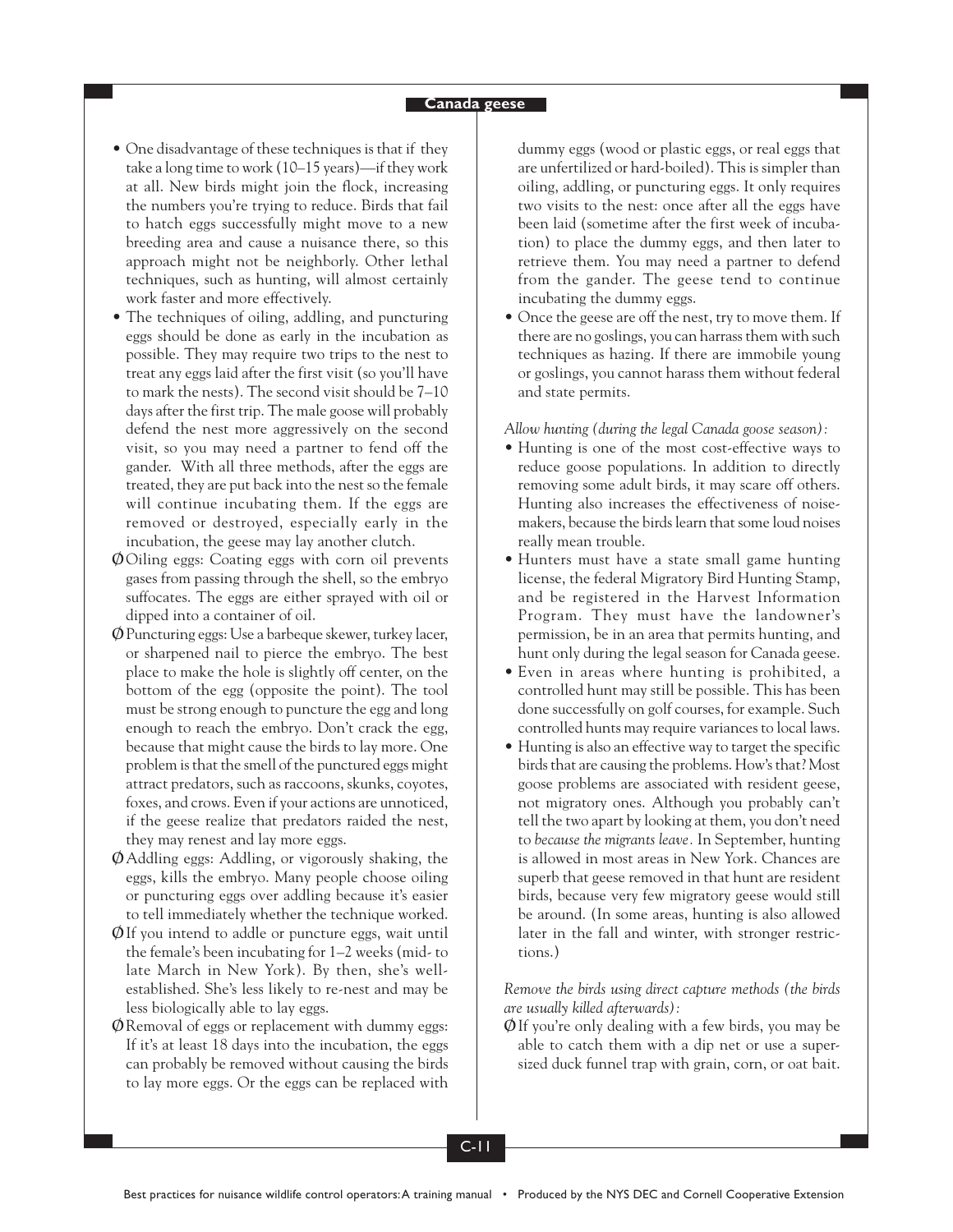Contact your regional wildlife staff for information about using the duck trap.

- **Ø**In the early summer when the geese are molting and can't fly, the adults can be easily herded into a holding pen. This is called a "roundup." The pen (a moveable fence made of netting) is set on dry, flat land, usually about 20 yards from the water. It should be 4 feet tall, made of snow fence or plastic or cotton net, supported every 5–10 feet with poles. The side facing the water should have V-shaped "wings" that funnel the birds into the pen. People in canoes or boats herd swimming geese toward the capture area. Then others walk slowly behind the geese with outstretched arms, herding the birds into the pen. Once the geese are in the pen, the open side is closed. The birds can then be handled. Young should be removed first, because if there are many birds in the pen, they might be trampled. In most cases, birds that are rounded up are then killed. Remember, if some of the birds migrated just before the molt period, you may need to return the next year to conduct another round-up.
- **Ø**Cannon nets can capture many geese at once. Generally, a large, open area is baited with grain. Once enough geese are feeding, the net is fired over the flock. The birds are then hand-captured. (The nets are propelled by explosives, so you may need to check local noise ordinances).
- **Ø** USDA-APHIS-WS staff can capture geese using an immobilizing agent, alpha-chloralose (a highly restricted drug). The drug is usually put in a bread bait, which the birds eat. It may take  $1\frac{1}{2}$  hours to sedate the birds. This product can't be used during, or one month before, goose hunting season. Local, state, and federal permits are required.

### **Ø Preferred killing methods:**

- Follow the conditions of your federal permit.
- Gunshot (using a a shotgun with nontoxic shot)
- Carbon dioxide chamber
- Stunning and decapitation
- Commercial poultry processor

# **Ø Acceptable killing methods:**

• Cervical dislocation

# **Control strategies that don't work particularly well, or aren't legal in New York:**

- Ultrasonics don't work. Birds can't hear them.
- Installing a fountain or aerator in the pond won't work well, and it may actually attract geese to the area. (Ouch!)
- Dead goose decoys or swan decoys haven't worked well, especially with resident geese.
- Scarecrows don't scare them, either.
- Ω Joggers on paths along the shoreline are supposed to scare geese away, so some sources suggest that you add a jogging path to an area. Think about this for a minute. Are these geese afraid of people? Probably not. This is an expensive technique and it hasn't worked well in many areas.
- Birds of prey are used to chase other birds, but we don't know if this works to scare away Canada geese. Right now, it's also impractical because there just aren't enough trained falconers around.
- Another technique that works well for other birds is the use of distress calls, but we don't know if this works with geese, either.
- **Ø**Releasing swans to keep Canada geese out of ponds is a bad idea. Swans are aggressive and territorial, and have even driven geese off their nests, but the swans may cause worse problems than the geese. Swans and geese like the same habitats, so the presence of swans might even attract geese.
- **Ø** In the past, geese were captured and moved to new locations, sometimes even in different states. No more. We're full up. There are no known areas in New York that would welcome problem geese, and other states can't take them, either. Although relocating young geese without their parents did work in some cases, moving adult geese usually doesn't work because they tend to return to their nesting areas.
- **Ø**Some communities might want or be willing to tolerate a certain number of geese, but not a breeding population. One suggestion was to create a single-sex flock for that area. Unfortunately, creating and maintaining a single-sex flock is difficult and costly. The birds must be captured and examined carefully to tell their gender. Then, all members of one gender must be killed or moved. But adult geese tend to return to their birth sites, and other geese might join the single-sex flock. This is a highmaintenance approach that has not worked well.